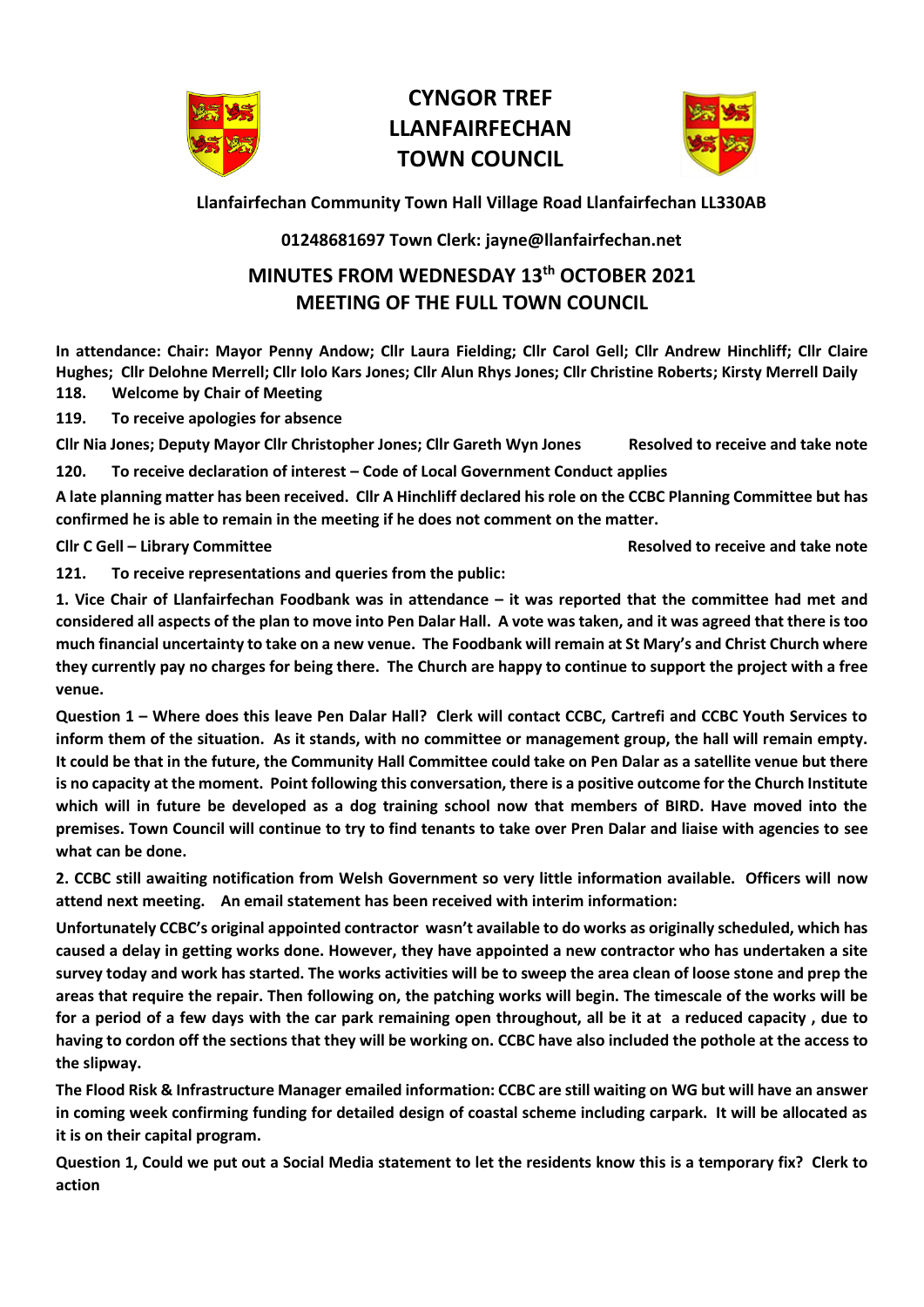**Question 2 Concerns that the temporary work completed last time was dangerous. Is this work going to be fit for purpose even as a temporary fix? It has been reported by CCBC that this work will be of a different standard as the temporary fix will need to last until the large-scale funded project takes place. Therefore we have been assured of its safety.** 

**Town Council were extremely unhappy about the post by MP Robin Millar in the week, as it implied, he would be solving all our cob wall problems with Levelling Up funding. He did not contact the County Councillor or Town Council at all which was a huge source of discontent. It was felt this undermined all the positive partnership working with CCBC that has been created in trying to gain funding to address the problem Resolved to receive and take note**

**122. To receive and approve minutes 22nd September 2021 & and current action list.** 

**Minutes had been distributed prior to the meeting and there were no matters arising from minutes.**

| Item                                                                                                                      | Action                                                                                                                                                                                                                                                                                                                                                                                                                                                              | Date       |
|---------------------------------------------------------------------------------------------------------------------------|---------------------------------------------------------------------------------------------------------------------------------------------------------------------------------------------------------------------------------------------------------------------------------------------------------------------------------------------------------------------------------------------------------------------------------------------------------------------|------------|
| 1 Playground equipment                                                                                                    | CCBC will fit soon. Clerk to organise a photo shoot to celebrate<br>awaiting                                                                                                                                                                                                                                                                                                                                                                                        | 17/09/2021 |
| 2 Parking Review                                                                                                          | resident email to be read out in correspondance<br><b>Email sent</b>                                                                                                                                                                                                                                                                                                                                                                                                | 03/08/2021 |
| 3 Nant y Pandy Car park                                                                                                   | This is now progressing through legal and received update on 23rd August<br>Email PV                                                                                                                                                                                                                                                                                                                                                                                |            |
| 4 Promenade car park                                                                                                      | CCBC officer attending the meeting 13th October<br>Email sent                                                                                                                                                                                                                                                                                                                                                                                                       | 31/08/2021 |
| 5 Plas Menai health visitors & Family Team                                                                                | Question Time going ahead face to face 26th October 3x TC reps attending<br>work comp                                                                                                                                                                                                                                                                                                                                                                               | 05/10/2021 |
| 6 LDP and Community Plan                                                                                                  | CCBC Engagement plan being developed. Email Shane with details<br>on hold                                                                                                                                                                                                                                                                                                                                                                                           | on hold    |
| 7 Flytipping at Station Road car park                                                                                     | On agenda at meetings item<br>Email CCBC                                                                                                                                                                                                                                                                                                                                                                                                                            | 05/10/2021 |
| 8 A55 junction project                                                                                                    | Public enquiry now postponed Project on hold until further notice<br>on hold                                                                                                                                                                                                                                                                                                                                                                                        | 16/09/2021 |
| 9 Transforming Towns funding                                                                                              | Awaiting details of meeting<br>awaiting                                                                                                                                                                                                                                                                                                                                                                                                                             | 05/10/2021 |
| 10 Bus Shelter doctors surgery                                                                                            | Clerk has spoken to PTC and we will be contacted when needed<br>awaiting                                                                                                                                                                                                                                                                                                                                                                                            | 05/08/2021 |
| 11 Democracy Grant                                                                                                        | Awaiting notification<br>awaiting                                                                                                                                                                                                                                                                                                                                                                                                                                   | 24/08/2021 |
| 12 Nant y Coed                                                                                                            | CCBC Officer in communitcation with updates<br>phone                                                                                                                                                                                                                                                                                                                                                                                                                | 31/08/2021 |
| 13 Digital Sign damage                                                                                                    | To discuss<br><b>Email sent</b>                                                                                                                                                                                                                                                                                                                                                                                                                                     | 5/10/20121 |
| 14 Firework event                                                                                                         | Final decision to be made 13th October<br>phone                                                                                                                                                                                                                                                                                                                                                                                                                     | 14/10/2021 |
| 15 Remembrance Event                                                                                                      | Final decision to be made 13th October<br>email                                                                                                                                                                                                                                                                                                                                                                                                                     | 14/10/2021 |
| 16 Llanfairfechan Winter Festival                                                                                         | On Agenda for final decisions 13th October<br>report                                                                                                                                                                                                                                                                                                                                                                                                                | 12/10/2021 |
| 17 Defib and safety equipment                                                                                             | possible stakeholder meeting 19th October<br>email sent                                                                                                                                                                                                                                                                                                                                                                                                             | 08/10/2021 |
| 18 Media Trolley                                                                                                          | on agenda<br>email sent                                                                                                                                                                                                                                                                                                                                                                                                                                             | 05/10/2021 |
| 19 Bus Shelter damage                                                                                                     | reported on the 4th to CCBC / CCBC team will report back<br>Email recvd                                                                                                                                                                                                                                                                                                                                                                                             | 05/10/2021 |
|                                                                                                                           | Action List Point 2 An email has been received regarding the planned parking restrictions at Llwyn Ysgaw. County<br>Councillor is in the process of organising a site meeting and town clerk will attend to take notes.<br>Action list 7 A meeting has taken place and two measures are being planned to try to address the problem of fly<br>tipping. The old signs will be removed, and new signs put up. Town Council will look installing solar security lights |            |
|                                                                                                                           | for the area to discourage tipping. Clerk to proceed this project in partnership with CCBC. Councillors were<br>reminded to report matters that come up to the appropriate services and to advise residents to do the same. As                                                                                                                                                                                                                                      |            |
|                                                                                                                           | has previously been said – the more people who report the more priority is given to a matter.<br>Action list 13 Digital Sign - still awaiting loss adjusters report Clerk to email again to move things forward                                                                                                                                                                                                                                                     |            |
|                                                                                                                           | Action list 17 Defib and Safety Equipment. Clerk concerned that a meeting has been booked for 19 <sup>th</sup> October and<br>no firm connections have been made. Councillors will contact individuals and report to Clerk.                                                                                                                                                                                                                                         |            |
|                                                                                                                           | Action list point 18 Hybrid Meeting Media Trolley - equipment will come into the country on 3rd November Town<br>Council need to ratify payment for delivery to be made before the Town Council meeting 23rd November.                                                                                                                                                                                                                                              |            |
| Proposed by Cllr C Gell Seconded by Cllr A Hinchliff Unanimous<br>To receive and approve presentation of Community Survey | Resolve to approve and take note                                                                                                                                                                                                                                                                                                                                                                                                                                    |            |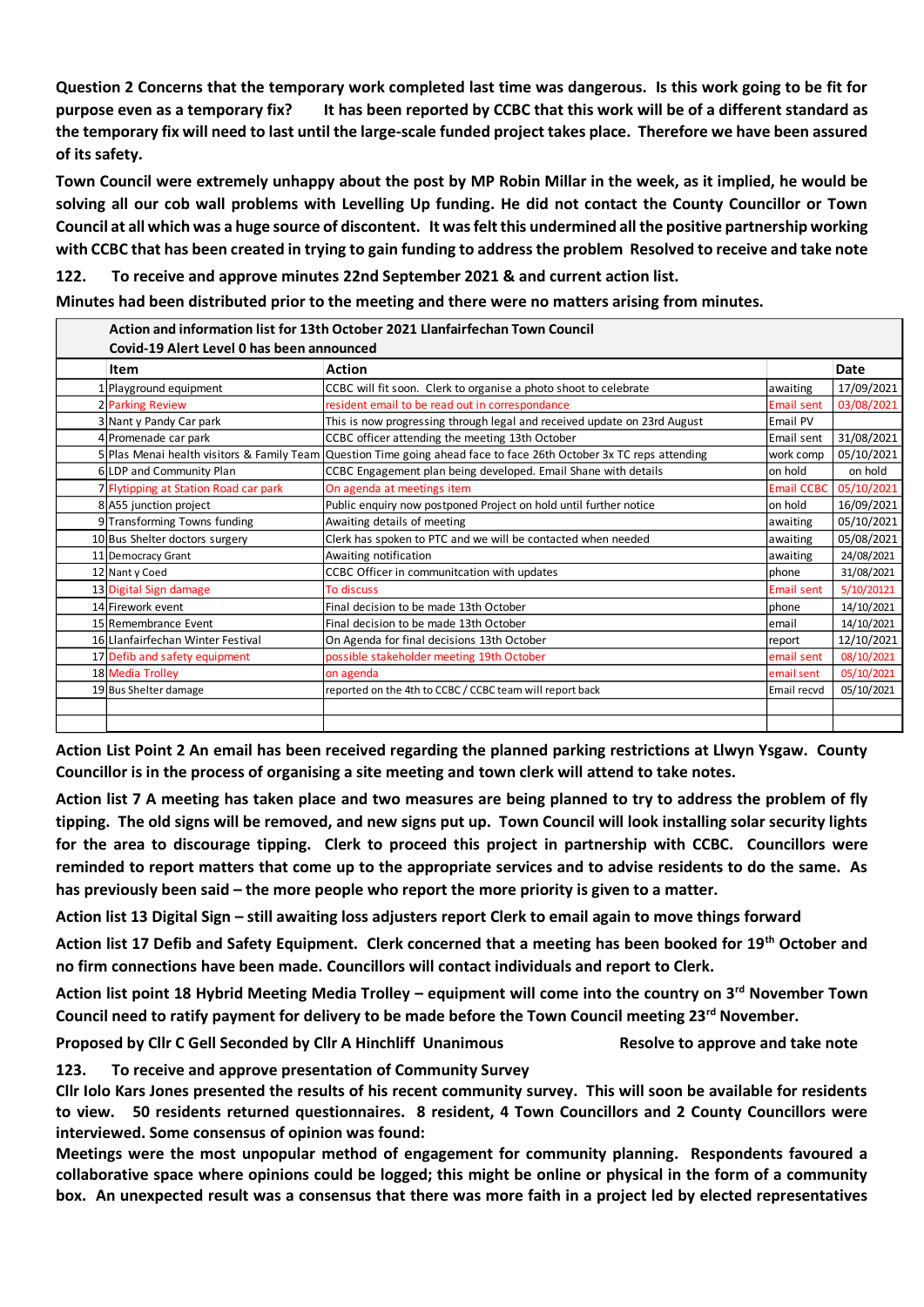**and Town Council staff than resident led. This does reassure that a working partnership comprising of residents, elected members and staff will be an accepted approach. Respondents also stated that a wide network should be included with reps from schools, NHS and environmental groups attached to the process. More information will be available at the Community Planning drop-in session on Wednesday 20th October at 7pm. Thanks were given to Cllr Jones for all the work that had been undertaken and it is noted that the work will be a positive legacy going forward. Resolved to receive and take note**

**124. To discuss and approve community event plans** 

- **1. Halloween Pumpkins – these will be given out on Monday 25th October 10.00am – 12.00pm. We are also hoping Incredible edibles will be joining us with pumpkin soup tasting. This has already been agreed by Town Council previously. We can confirm that North Wales Police will be contributing to the project through their PACT funding. Thanks to Nood Food for helping us to source the pumpkins**
- **2. Fireworks event 5th November. This was discussed at length and due to the fact that other councils are cancelling their events because of the risks posed by Covid-19, it was decided a Llanfairfechan event would not take place this year.**
- **3. Remembrance Day event 2021. It was agreed that there are significant concerns about the number of people who attend the Remembrance Day service and that the area around the cenotaph is relatively small.**

**The town clerk had prepared three options and presented these at the recent planning meeting and Town Council meeting. It was agreed that representatives from the community groups who are laying wreaths would be invited to a wreath laying ceremony in the week running up to Remembrance Sunday. Following on from the successful presentation of the Llanfairfechan remembrance video from 2020, a video will be prepared from this year's wreath laying ceremony and shown on 14th November at 11am.** 

- **4. Llanfairfechan Winter Festival 20th – 23rd November. A report was shared prior to the meeting giving information for the following events:** 
	- **1. Local artisan food and craft market - Saturday 20th November**

**Taking place 2:00-6:00pm in the Community Hall and outside the foyer. The stalls inside will have a variety of local produce and Dragon Roastery will be parked just outside to serve their award-winning coffee and other hot beverages. 16 stalls are already confirmed and a total of 20 will be allowed in the hall.** 

**Proposals to be agreed:** 

**1. Fun fair – In view of the current Covid-19 figures, some concerns were raised. The Fairground had been previously booked by the Light Up Llan committee and the operator had already sent through comprehensive risk assessments that showed the fair would be operated with Covid restrictions in force. There was considerable discussion, but it was eventually felt that the area could be strictly monitored and would be the responsibility of the fair operators. Clerk to request family rides suitable for younger children and to stress that no plastic toys stalls will be required.** 

**2. A request was made for Town Council to fund professional festive entertainment. A quote will be provided for ratification at next meeting**

**3. It was agreed that a TENS license costing £21.00 be purchased for the 20th November market.** 

**3. Community Fayre Sunday 21st November** 

**This will be held inside the community hall 12:00-4:00pm Up to twenty stalls will be inside raising awareness of the many community groups we have in Llanfairfechan. Rotary Club Santa Grotto will be set up in the foyer and Tammy's face painting will sit alongside to provide festive face art for any children wanting to take part without parents needing to pay.**

**Proposals to be agreed:** 

- **1. The face painter will offer free face painting for families who attend at a cost of £160.00** 
	- **To the Town Council. This was agreed unanimously**

**4. Festive toy and gift swap Monday 22nd November**

**This will take place outside the community hall 11:00-3:00pm. The event will allow residents to bring unwanted toys and gifts to the stall to swap for other items they can use as possible Christmas presents. This is a**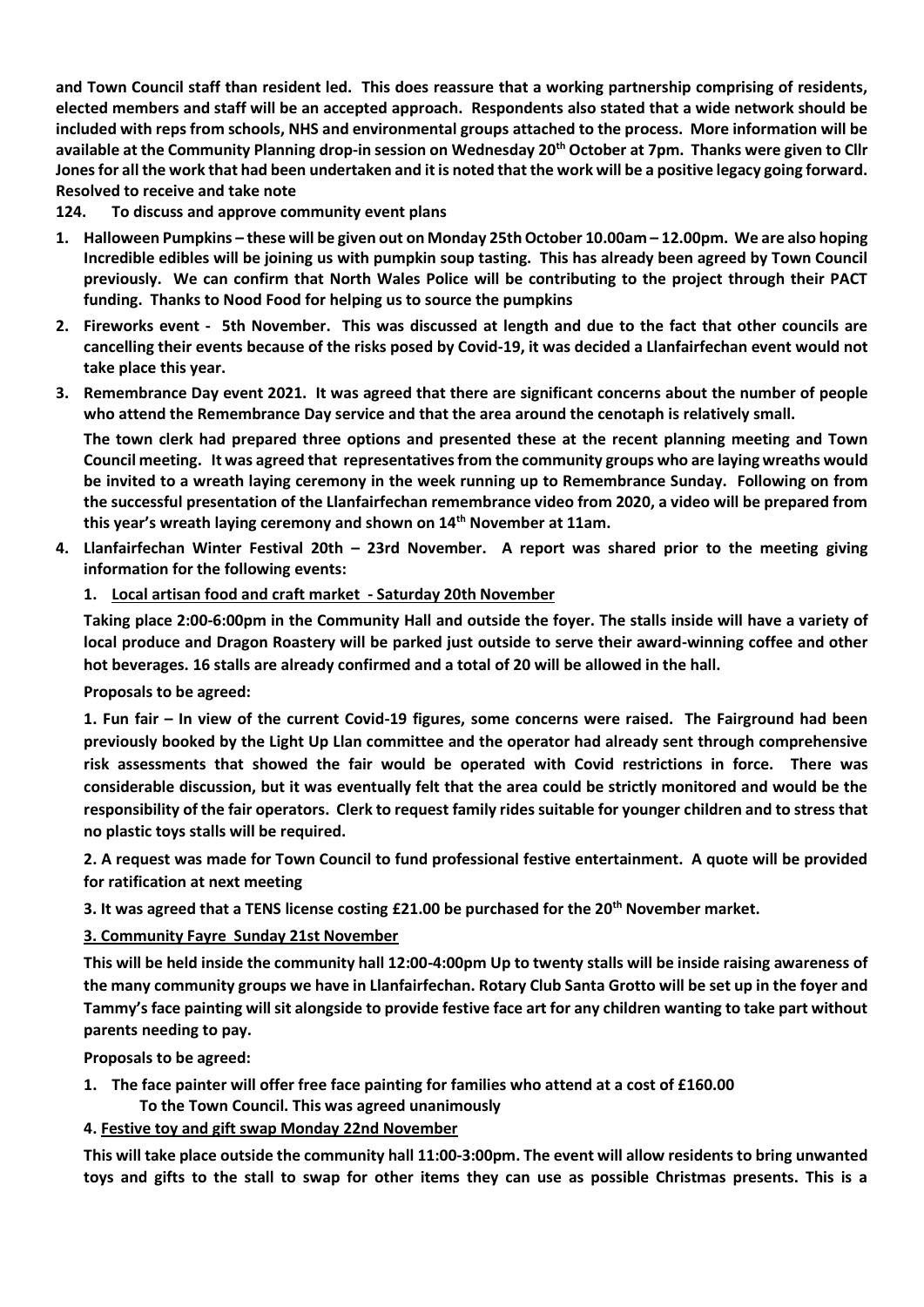**continuation of our no-spend ethos for as many community events as possible and to promote the recycling of items within the local area.**

**Proposals to be agreed:** 

**1. A large scale call out for good condition toys will be arranged. Then parents can come along to choose toys to help with the cost of Christmas.** 

**2. It was agreed that any toys left at the end will be donated to Foodbank for distribution.** 

**5. Winter Light – Golau Gaeaf performance Tuesday 23rd November**

**This CCBC project will be held on the Promenade with two community performances of 200 tickets. Further details will follow but this promises to be a spectacular event that will be a fitting finale to the Winter Festival. Town Clerk will work closely with CCBC to make sure residents can book tickets and get involved with the performances.** 

**It was noted that the programme is very extensive and a credit to the staff team, in particular the Community Project Worker.** 

**There was a discussion about the cancelling of the fireworks in comparison with continuing with the Winter Festival plans. The positive factor about the proposed Winter Festival events is that they are all easier to contain and we have many partners involved to help us regulate the events. At a time when the pandemic is still at Alert Level 0, it cannot be underestimated how much responsibility is put onto the organising body. Risk assessments must be vigorous to protect the public. Staff have strongly advised Town Council that any event that leads to uncontrolled crowding, even in the outdoors is a potential 'superspreader' event and the capacity to protect the public is in question. Winter Festival activities will be carefully controlled with limited numbers moving through the sites at any one time, thus allowing a safe approach to community events.** 

**Proposed Mayor Cllr P Andow Seconded by Cllr C Gell Unanimous Resolved to approve and take note**

- **125. To discuss and approve report Sustainable Llanfairfechan Community Planning Meetings** 
	- **1. Wednesday 20th October – First planning session to Introduce Transforming Towns**
	- **2. Wednesday 10th November – Community Safety Information event**
	- **3. Wednesday 8th December – Llanfairfechan Celebrates Christmas Town Council Meeting 8pm onwards**

**These meetings have previously been discussed and more information will follow by email.** 

**The staff team will continue to put the plans together and report back by email and at the next meeting** 

**Resolved to receive and take note**

- **126. To discuss and approve hybrid meetings and media equipment progress Discussed at Action list point 18 Resolved to receive and take note Resolved to receive and take note**
- **127. To receive October Finance Reports Proposed Cllr D Merrell Seconded by Cllr C Roberts Unanimous Resolved to approve and take note**
- **128. To receive and approve payments for October 2021**
	- **1. Staff Payments September wages, employer & employee pension contributions to date**

**Staffing Finance Report was not provided but will be presented at next meeting. Wages change this month due to Byw'n Dda funding** 

- **2. Elementary Technology pro forma invoice Media Trolley – £4501.00 + £900.20 VAT**
- **3. Viking Cleansing products and paper £62.58**
- **4. CCBC Skips £276.00**
- **5. CCBC play area repairs at Victoria Gardens £276.00**
- **6. Cllr P Andow Mayor's Allowance Prizes for Croquet £18.80 (retrospective)**
- **7. Llanfairfechan Bowling Club s137 grant 2021 £800.00 (retrospective)**
- **8. EPC Forestry PROW cut September £800.00 (retrospective)**

**Late invoice had come in from CCBC regarding contribution to Nant y Coed works – Clerk to email CCBC for report on the work before this can be paid.**